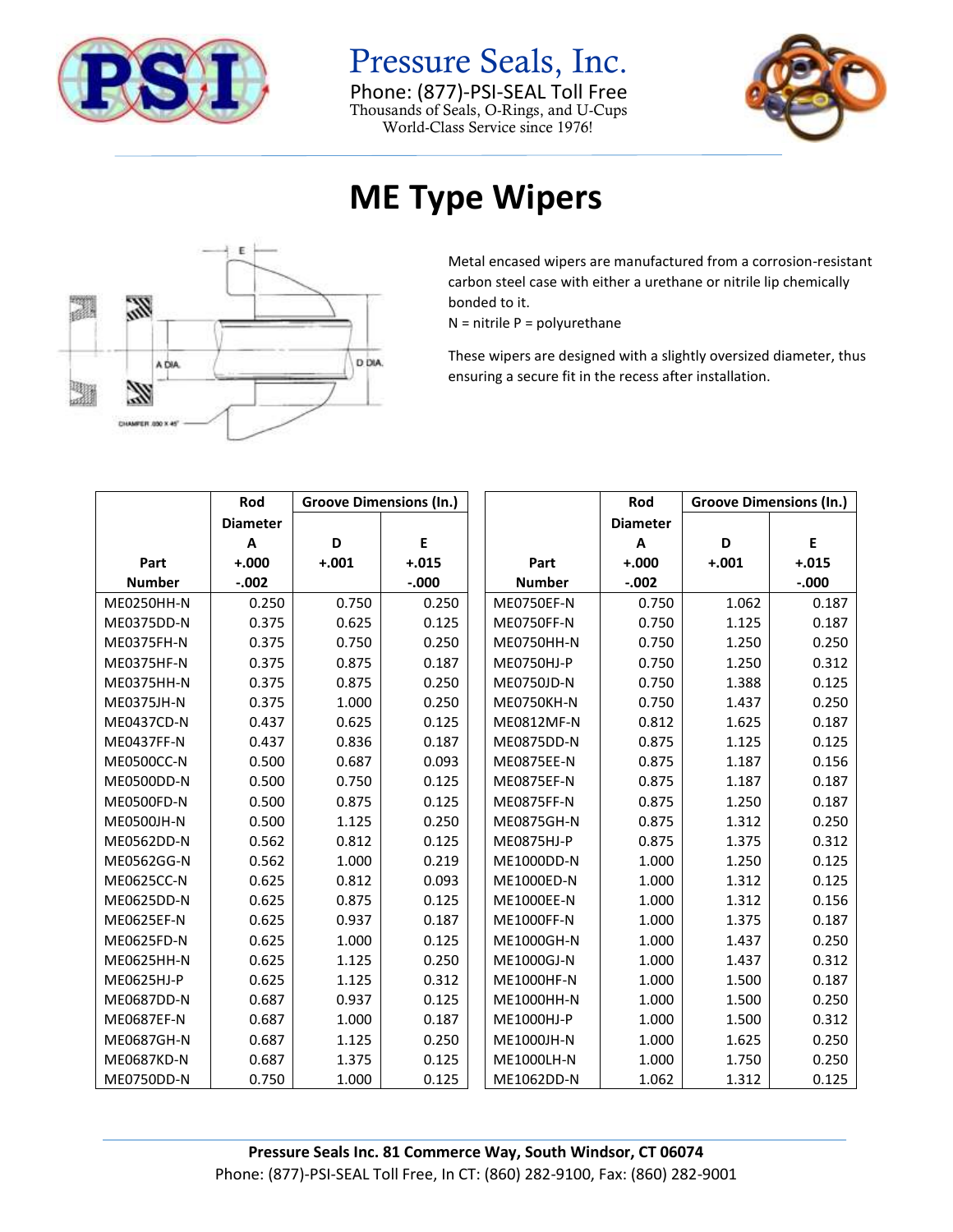

Pressure Seals, Inc. Phone: (877)-PSI-SEAL Toll Free Thousands of Seals, O-Rings, and U-Cups World-Class Service since 1976!



## **ME Type Wipers Continued**

|                   | Rod             | <b>Groove Dimensions (In.)</b> |         |                   | Rod             | <b>Groove Dimensions (In.)</b> |         |
|-------------------|-----------------|--------------------------------|---------|-------------------|-----------------|--------------------------------|---------|
|                   | <b>Diameter</b> |                                |         |                   | <b>Diameter</b> |                                |         |
|                   | $\mathbf{A}$    | D                              | E       |                   | A               | D                              | Ε       |
| Part              | $+.000$         | $+.001$                        | $+.015$ | Part              | $+.000$         | $+.001$                        | $+.015$ |
| <b>Number</b>     | $-.002$         |                                | $-.000$ | <b>Number</b>     | $-.002$         |                                | $-.000$ |
| ME1062FF-N        | 1.062           | 1.437                          | 0.187   | ME1500IH-N        | 1.500           | 2.062                          | 0.250   |
| ME1062GF-N        | 1.062           | 1.500                          | 0.187   | <b>ME1500LH-N</b> | 1.500           | 2.250                          | 0.250   |
| ME1125DD-N        | 1.125           | 1.375                          | 0.125   | ME1500LL-P        | 1.500           | 2.250                          | 0.375   |
| ME1125FF-N        | 1.125           | 1.500                          | 0.187   | <b>ME1500MK-N</b> | 1.500           | 2.327                          | 0.343   |
| ME1125GH-N        | 1.125           | 1.562                          | 0.250   | ME1500PH-N        | 1.500           | 2.500                          | 0.250   |
| ME1125HH-N        | 1.125           | 1.625                          | 0.250   | ME1500RH-N        | 1.500           | 2.625                          | 0.250   |
| ME1125HJ-P        | 1.125           | 1.625                          | 0.312   | ME1562OH-N        | 1.562           | 2.500                          | 0.250   |
| ME1125JJ-N        | 1.125           | 1.750                          | 0.312   | ME1562RL-N        | 1.562           | 2.688                          | 0.375   |
| ME1187FF-N        | 1.187           | 1.562                          | 0.187   | ME1625DD-N        | 1.625           | 1.875                          | 0.109   |
| ME1187GH-N        | 1.187           | 1.625                          | 0.250   | ME1625FG-N        | 1.625           | 2.000                          | 0.203   |
| <b>ME1219LK-N</b> | 1.219           | 1.979                          | 0.343   | ME1625HH-N        | 1.625           | 2.125                          | 0.250   |
| ME1250DD-N        | 1.250           | 1.500                          | 0.125   | ME1687JP-N        | 1.687           | 2.328                          | 0.500   |
| ME1250FF-N        | 1.250           | 1.625                          | 0.187   | ME1687MI-N        | 1.687           | 2.500                          | 0.281   |
| ME1250FH-N        | 1.250           | 1.625                          | 0.250   | <b>ME1687NH-N</b> | 1.687           | 2.562                          | 0.250   |
| <b>ME1250GF-N</b> | 1.250           | 1.687                          | 0.187   | ME1687OL-N        | 1.687           | 2.625                          | 0.375   |
| ME1250HH-N        | 1.250           | 1.750                          | 0.250   | <b>ME1750FF-N</b> | 1.750           | 2.125                          | 0.187   |
| ME1250HJ-P        | 1.250           | 1.750                          | 0.312   | ME1750HH-N        | 1.750           | 2.250                          | 0.250   |
| ME1250JH-N        | 1.250           | 1.875                          | 0.250   | ME1750HJ-P        | 1.750           | 2.250                          | 0.312   |
| ME1250LH-N        | 1.250           | 1.983                          | 0.250   | ME1750JH-N        | 1.750           | 2.375                          | 0.250   |
| <b>ME1250ML-P</b> | 1.250           | 2.062                          | 0.375   | ME1750KL-P        | 1.750           | 2.437                          | 0.375   |
| ME1312DD-N        | 1.312           | 1.562                          | 0.125   | ME1750LL-P        | 1.750           | 2.500                          | 0.375   |
| ME1312HH-N        | 1.312           | 1.812                          | 0.250   | <b>ME1750MH-N</b> | 1.750           | 2.562                          | 0.250   |
| ME1375DD-N        | 1.375           | 1.625                          | 0.125   | <b>ME1750NH-N</b> | 1.750           | 2.625                          | 0.250   |
| <b>ME1375FF-N</b> | 1.375           | 1.750                          | 0.187   | ME1812LN-N        | 1.812           | 2.562                          | 0.437   |
| ME1375HH-N        | 1.375           | 1.875                          | 0.250   | ME1875FF-N        | 1.875           | 2.250                          | 0.187   |
| ME1375HJ-P        | 1.375           | 1.875                          | 0.312   | ME1875JH-N        | 1.875           | 2.500                          | 0.250   |
| ME1375IH-N        | 1.375           | 1.937                          | 0.250   | ME1875KP-N        | 1.875           | 2.562                          | 0.500   |
| ME1375LH-N        | 1.375           | 2.106                          | 0.250   | ME1875LH-N        | 1.875           | 2.625                          | 0.250   |
| ME1375OH-N        | 1.375           | 2.282                          | 0.250   | ME1875RH-N        | 1.875           | 3.000                          | 0.250   |
| ME1437ID-N        | 1.437           | 2.000                          | 0.125   | ME1875RP-N        | 1.875           | 3.000                          | 0.500   |
| ME1437JH-N        | 1.437           | 2.062                          | 0.250   | ME1937II-N        | 1.937           | 2.506                          | 0.281   |
| <b>ME1500FF-N</b> | 1.500           | 1.875                          | 0.187   | <b>ME2000FF-N</b> | 2.000           | 2.375                          | 0.187   |
| <b>ME1500FH-N</b> | 1.500           | 1.875                          | 0.250   | ME2000HH-P        | 2.000           | 2.500                          | 0.250   |
| <b>ME1500HF-N</b> | 1.500           | 2.000                          | 0.187   | ME2000HJ-P        | 2.000           | 2.500                          | 0.312   |
| ME1500HF-N-1      | 1.500           | 1.983                          | 0.187   | ME2000IH-N        | 2.000           | 2.502                          | 0.250   |
| <b>ME1500HH-N</b> | 1.500           | 2.000                          | 0.250   | ME2000JH-N        | 2.000           | 2.623                          | 0.250   |
| ME1500HJ-P-1      | 1.500           | 1.983                          | 0.312   | ME2000JJ-N        | 2.000           | 2.625                          | 0.312   |
| ME1500HJ-P        | 1.500           | 2.000                          | 0.312   | <b>ME2000KL-N</b> | 2.000           | 2.688                          | 0.375   |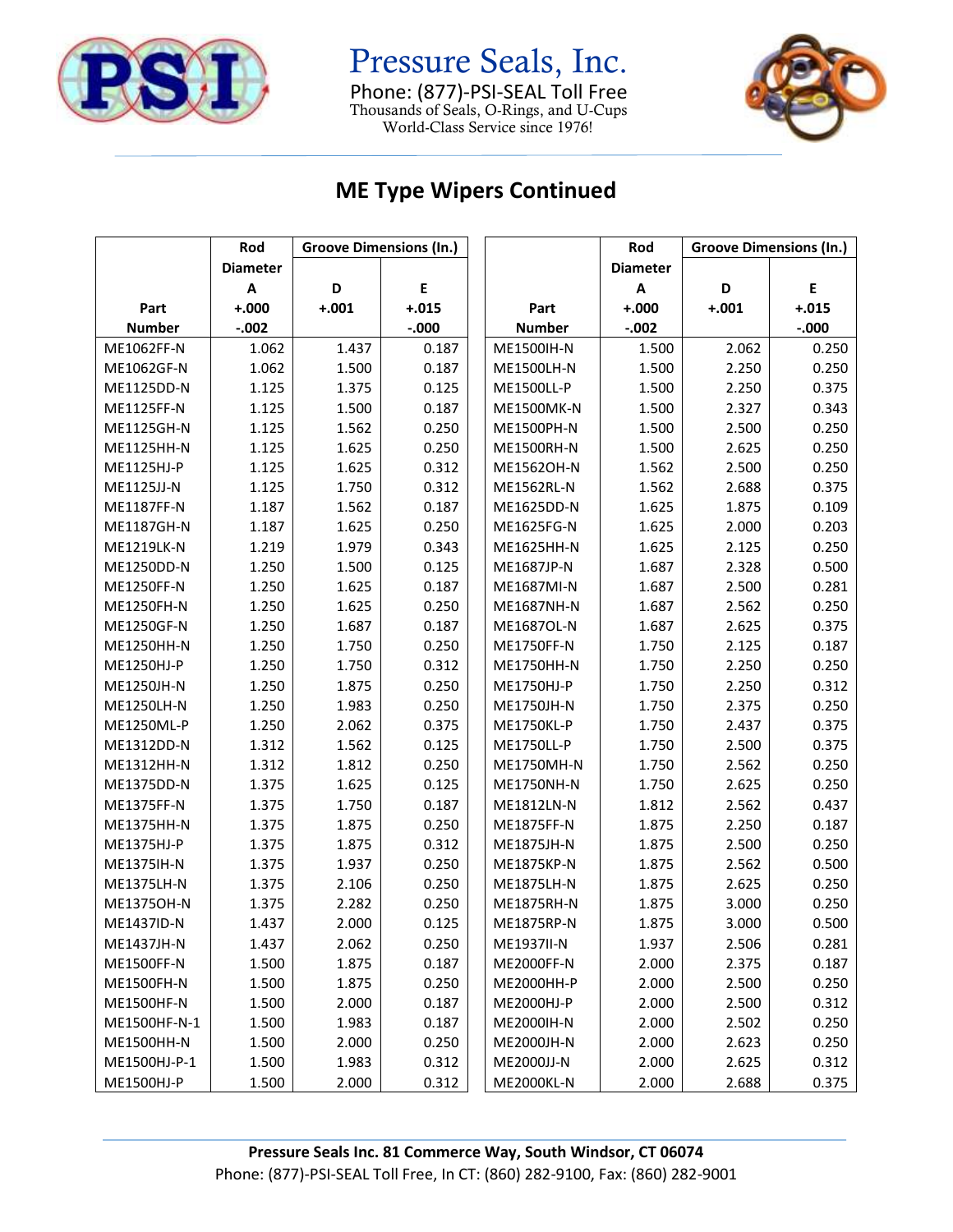

Pressure Seals, Inc. Phone: (877)-PSI-SEAL Toll Free Thousands of Seals, O-Rings, and U-Cups World-Class Service since 1976!



## **ME Type Wipers Continued**

|                   | Rod             | <b>Groove Dimensions (In.)</b> |             |                   | Rod             | <b>Groove Dimensions (In.)</b> |         |
|-------------------|-----------------|--------------------------------|-------------|-------------------|-----------------|--------------------------------|---------|
|                   | <b>Diameter</b> |                                |             |                   | <b>Diameter</b> |                                |         |
|                   | A               | D                              | $\mathsf E$ |                   | Α               | D                              | E       |
| Part              | $+.000$         | $+.001$                        | $+.015$     | Part              | $+.000$         | $+.001$                        | $+.015$ |
| <b>Number</b>     | $-.002$         |                                | $-.000$     | <b>Number</b>     | $-.002$         |                                | $-.000$ |
| <b>ME2000LH-N</b> | 2.000           | 2.750                          | 0.250       | ME3250HJ-P        | 3.250           | 3.750                          | 0.312   |
| ME2000LL-P        | 2.000           | 2.750                          | 0.375       | ME3250JJ-N        | 3.250           | 3.875                          | 0.312   |
| ME2062OJ-N        | 2.062           | 3.000                          | 0.312       | ME3250JJ-P        | 3.250           | 3.875                          | 0.312   |
| ME2125FF-N        | 2.125           | 2.500                          | 0.187       | ME3250PP-P        | 3.250           | 4.250                          | 0.500   |
| <b>ME2125LH-N</b> | 2.125           | 2.875                          | 0.250       | ME3500HH-N        | 3.500           | 4.000                          | 0.250   |
| <b>ME2125TL-N</b> | 2.125           | 3.372                          | 0.375       | ME3500HJ-P        | 3.500           | 4.000                          | 0.312   |
| <b>ME2250FF-N</b> | 2.250           | 2.625                          | 0.187       | ME3500JJ-P        | 3.500           | 4.125                          | 0.312   |
| <b>ME2250FH-N</b> | 2.250           | 2.625                          | 0.250       | ME3500LJ-P        | 3.500           | 4.250                          | 0.312   |
| <b>ME2250HH-N</b> | 2.250           | 2.750                          | 0.250       | ME3500PP-P        | 3.500           | 4.500                          | 0.500   |
| ME2250HJ-P        | 2.250           | 2.750                          | 0.312       | ME3750JJ-N        | 3.750           | 4.375                          | 0.328   |
| ME2250JH-N        | 2.250           | 2.875                          | 0.250       | ME3750JJ-P        | 3.750           | 4.375                          | 0.312   |
| <b>ME2250LH-N</b> | 2.250           | 2.996                          | 0.250       | ME3937KJ-P        | 3.937           | 4.625                          | 0.312   |
| <b>ME2250LL-P</b> | 2.250           | 3.000                          | 0.375       | ME4000JF-P        | 4.000           | 4.625                          | 0.187   |
| ME2250RL-N        | 2.250           | 3.375                          | 0.375       | ME3750PP-P        | 3.750           | 4.750                          | 0.500   |
| ME2250SH-N        | 2.250           | 3.442                          | 0.250       | <b>ME3875NH-P</b> | 3.875           | 4.750                          | 0.250   |
| <b>ME2312KL-N</b> | 2.312           | 3.000                          | 0.375       | ME4000JJ-P        | 4.000           | 4.625                          | 0.312   |
| <b>ME2375LL-N</b> | 2.375           | 3.125                          | 0.375       | ME4000LJ-P        | 4.000           | 4.750                          | 0.312   |
| ME2375LL-P        | 2.375           | 3.125                          | 0.375       | ME4000PP-P        | 4.000           | 5.000                          | 0.500   |
| ME2500HF-P        | 2.500           | 3.000                          | 0.187       | ME4062SH-P        | 4.062           | 5.250                          | 0.250   |
| <b>ME2500HH-N</b> | 2.500           | 3.000                          | 0.250       | ME4125JJ-P        | 4.125           | 4.750                          | 0.312   |
| ME2500HJ-P        | 2.500           | 3.000                          | 0.312       | ME4125RL-P        | 4.125           | 5.250                          | 0.375   |
| <b>ME2500JH-N</b> | 2.500           | 3.125                          | 0.250       | <b>ME4250HF-P</b> | 4.250           | 4.750                          | 0.187   |
| ME2500LL-P        | 2.500           | 3.250                          | 0.375       | ME4250HJ-P        | 4.250           | 4.750                          | 0.312   |
| <b>ME2500PP-N</b> | 2.500           | 3.500                          | 0.500       | ME4250JJ-P        | 4.250           | 4.875                          | 0.312   |
| ME2625HH-P        | 2.625           | 3.125                          | 0.250       | ME4250PP-P        | 4.250           | 5.250                          | 0.500   |
| <b>ME2660IL-N</b> | 2.660           | 3.250                          | 0.375       | ME4375JJ-P        | 4.375           | 5.000                          | 0.312   |
| <b>ME2750FF-N</b> | 2.750           | 3.125                          | 0.187       | ME4500JJ-P        | 4.500           | 5.125                          | 0.312   |
| <b>ME2750HH-N</b> | 2.750           | 3.250                          | 0.250       | <b>ME4500LJ-P</b> | 4.500           | 5.250                          | 0.312   |
| ME2750HJ-P        | 2.750           | 3.250                          | 0.312       | ME4500PJ-P        | 4.500           | 5.500                          | 0.312   |
| ME2750LL-P        | 2.750           | 3.500                          | 0.375       | ME4500PP-P        | 4.500           | 5.500                          | 0.500   |
| ME2750PL-N        | 2.750           | 3.750                          | 0.375       | ME4750JJ-P        | 4.750           | 5.375                          | 0.312   |
| <b>ME2875HH-N</b> | 2.875           | 3.371                          | 0.250       | ME4750PP-P        | 4.750           | 5.750                          | 0.500   |
| <b>ME2875NP-N</b> | 2.875           | 3.751                          | 0.500       | ME5000JJ-P        | 5.000           | 5.625                          | 0.312   |
| ME3000HH-N        | 3.000           | 3.500                          | 0.250       | <b>ME5000LJ-P</b> | 5.000           | 5.750                          | 0.312   |
| ME3000HJ-P        | 3.000           | 3.500                          | 0.312       | ME5000PP-P        | 5.000           | 6.000                          | 0.500   |
| ME3000LH-N        | 3.000           | 3.750                          | 0.250       | ME5250HJ-P        | 5.250           | 5.750                          | 0.312   |
| ME3000LL-P        | 3.000           | 3.750                          | 0.375       | <b>ME5250LJ-P</b> | 5.250           | 6.000                          | 0.312   |
| ME3000PP-P        | 3.000           | 4.000                          | 0.500       | ME5500JL-P        | 5.500           | 6.125                          | 0.375   |